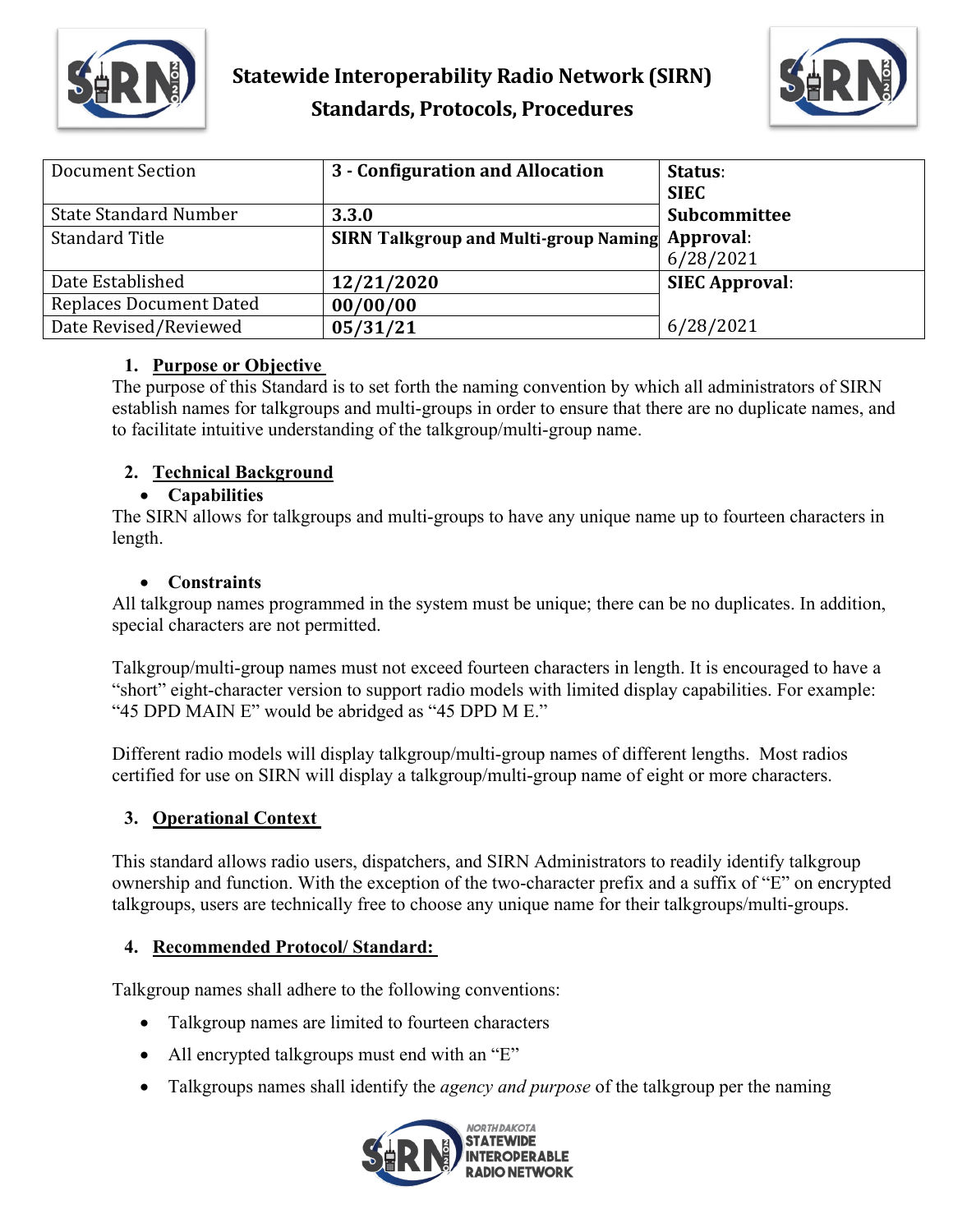

# **Statewide Interoperability Radio Network (SIRN) Standards, Protocols, Procedures**



convention guidance below.

- The talkgroup/multi-group name will be prefixed with a County and agency identification unique to that agency.
- Talkgroups shall follow **## AAA BBBB E** convention described below:
	- o **##**: the first two characters must indicate the County Number ranging from 01 to 53 (State agencies shall use 00)
	- o **AAA**: two to four characters indicating the agency (e.g., BCSO, WFFD, HP, etc.)
	- o **BBBB**: the remaining characters are used to indicate the purpose or function of the talkgroup (e.g., Narcotics, Dispatch, Operations, Arson, etc.)
	- o **E**: Encrypted talkgroups shall have "E" as a suffix
- Regional interoperability talkgroups/multi-groups must be prefixed with the appropriate twocharacter regional prefix. The list of regional prefixes is maintained by the Statewide System Administrator.
- Talkgroups and multi-groups that are not owned by an individual agency or region would not have an agency/region specific identifying prefix.
	- o Examples of these would be statewide mutual aid and interoperability talkgroups such as ND MA 03 E.

## **5. Recommended Procedure:**

A master table of talkgroup names will be maintained as the Fleetmap database by the Statewide System Administrator.

The Statewide System Administrator will manage the talkgroup database and resolve duplicate talkgroup name requests, or those that deviate from this Standard.

The following naming convention provides guidance and examples:

- 18 GFFD MAIN1 Grand Forks Fire Department Main 1 or Dispatch talkgroup
- 53 WPD DISP  $E -$  Williston Police Department Dispatch secure talkgroup
- 00 NDHP SWAT E North Dakota Highway Patrol SWAT secure/encrypted talkgroup
- ND NW MA HAIL Northwest Region's Mutual Aid Hailing talkgroup
- ND MA 12 North Dakota's Statewide Mutual Aid 12 talkgroup (clear or unencrypted)

Agencies seeking additions and/or changes to talkgroup names shall follow the process defined in SIRN Standard 3.3.1 Talkgroup Change Request.